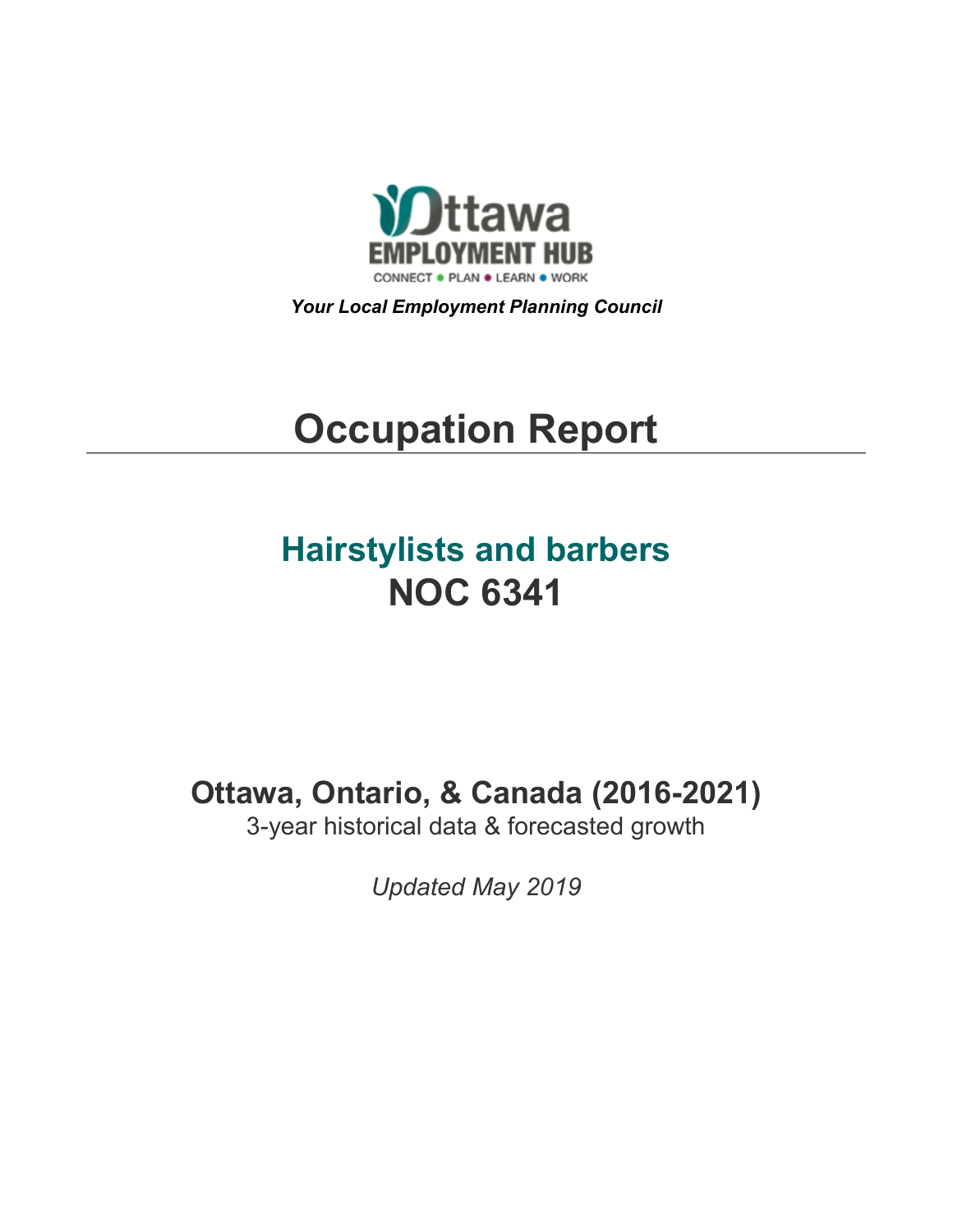

# **Hairstylists and barbers Ottawa Outlook**

NOC **6341** Limited **A** Fair **A** Good **A A** 

*Based on past and forecasted growth.*

# **A Local Snapshot**

- Employment in this occupation **increased in Ottawa from 2016 to 2018** (**8.0%**); it is forecast to **increase an additional 2.7%** over the next three years.
- **3.0%** were **unemployed in Ottawa in 2016; 896 (33.6%)** of those in this occupation were **selfemployed**.
- **Median hourly wage** for this occupation was **\$15.41**.
- **98.1%** of the 2018 jobs were in the **Personal care services** industry sector.
- Ottawa has a **lower share of this occupation** than the nation.
- **Provincially**, this occupation showed a decrease from 2016 to 2018 (**2.3%**); it is expected to remain stable over the next three years.
- In contrast to Ottawa Employment Hub's forecast ranking for this occupation, *Canada Job Bank*  forecasted **fair** employment potential for this occupation in Ottawa from 2018-2020.

# **Overview**

| <b>Ottawa Jobs (2018)</b>          | <b>2,669</b> (34% self-employed = 896) |                      |         |
|------------------------------------|----------------------------------------|----------------------|---------|
| 2016 Ottawa Unemployment Rate      | $3.0\%$                                | Ontario              | $3.1\%$ |
| Location Quotient to Nation (2018) | 0.82                                   |                      |         |
| Change in Jobs (2016 - 2018)       | $8.0\%$                                | $(2018 - 2021)$ 2.7% |         |

*NOTE: Location quotient (LQ) is a way of quantifying how concentrated a particular occupation is in a region compared to the nation or province. A quotient of 1.00 means Ottawa has the same share of the occupation as the nation/province. A quotient higher than 1.00 means Ottawa has a greater share, and lower than 1.00 means Ottawa's share is lower than the average.*

# **OTTAWA | Percentile Earnings** *(not including self-employed)*



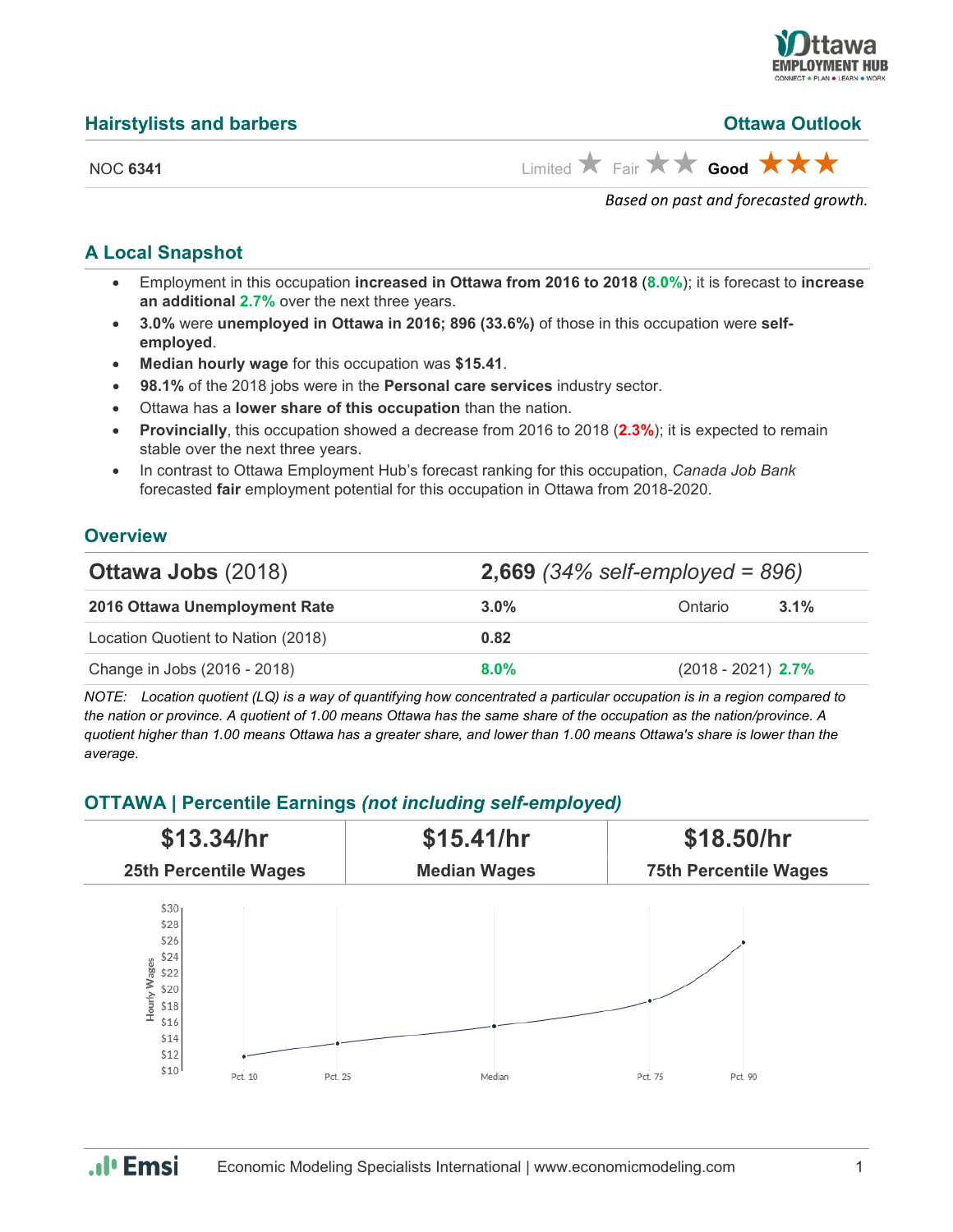

# **Ottawa | Growth**

| 2,472            | 2,742            | 270                | 10.9%                |
|------------------|------------------|--------------------|----------------------|
| <b>2016 Jobs</b> | <b>2021 Jobs</b> | Change (2016-2021) | % Change (2016-2021) |

# **Regional Trends**



|           | <b>Region</b> |               | <b>2016 Jobs</b> | 2021 Jobs      | Change | % Change |
|-----------|---------------|---------------|------------------|----------------|--------|----------|
|           | Ottawa        |               | 2,472            | 2,742          | 270    | 10.9%    |
|           | Ontario       |               | 35,824           | 34,990         | $-834$ | $-2.3%$  |
|           | Canada        |               | 102,139          | 102,799        | 660    | 0.6%     |
|           |               | <b>Ottawa</b> |                  | <b>Ontario</b> |        | Canada   |
| 2016 Jobs |               | 2,472         |                  | 35,824         |        | 102,139  |
| 2017 Jobs |               | 2,529         |                  | 35,533         |        | 101,827  |
| 2018 Jobs |               | 2,669         |                  | 34,989         |        | 101,288  |
| 2019 Jobs |               | 2,696         |                  | 34,963         |        | 101,810  |
| 2020 Jobs |               | 2,720         |                  | 34,970         |        | 102,323  |
| 2021 Jobs |               | 2,742         |                  | 34,990         |        | 102,799  |

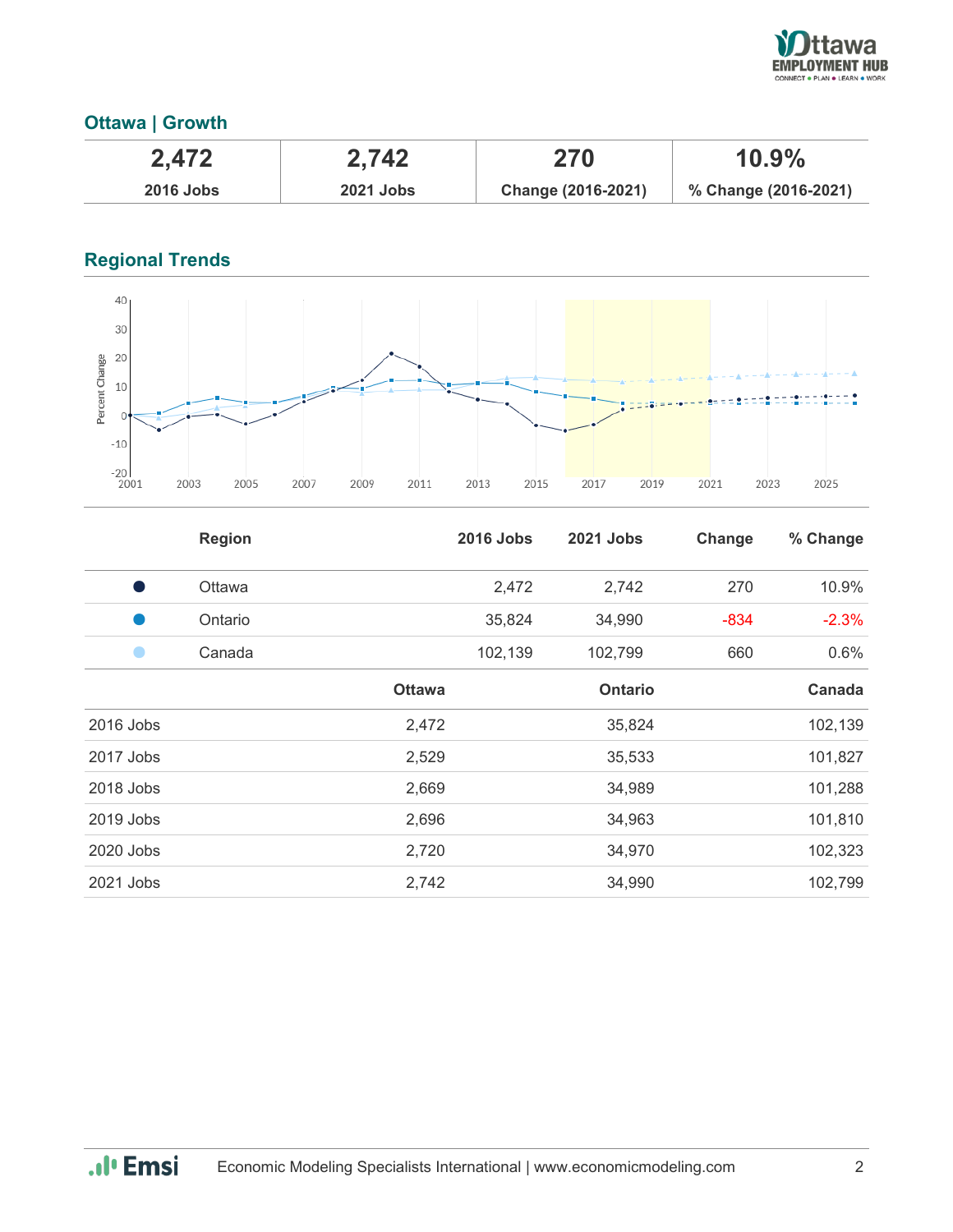

# **Ottawa | Industries Employing this Occupation**

| <b>Industry</b>                                            | <b>Occupation</b><br>Jobs in<br><b>Industry</b><br>(2018) | $%$ of<br><b>Occupation</b><br>in Industry<br>(2018) | % of Total<br>Jobs in<br><b>Industry</b><br>(2018) |
|------------------------------------------------------------|-----------------------------------------------------------|------------------------------------------------------|----------------------------------------------------|
| Personal care services                                     | 2,620                                                     | 98.1%                                                | 60.4%                                              |
| Full-service restaurants and limited-service eating places | ~10                                                       | 0.2%                                                 | $0.0\%$                                            |
| Clothing stores                                            | < 10                                                      | $0.2\%$                                              | 0.1%                                               |
| Health and personal care stores                            | ~10                                                       | $0.2\%$                                              | 0.1%                                               |
| Nursing care facilities                                    | 10                                                        | $0.1\%$                                              | $0.1\%$                                            |

*NOTE: Inverse staffing patterns provides a table of percentages that shows how regional occupations are divided up among regional industries. For example, an inverse staffing pattern for registered nurses may show that 70% of RNs are employed by hospitals, 10% by local government (i.e., public schools), 10% by nursing homes, and 10% by offices of physicians.*

# **Educational programs and completions in Ottawa** *(public institutions only***)**

|                 |                                                              | 105                       |  |
|-----------------|--------------------------------------------------------------|---------------------------|--|
| Programs (2016) |                                                              | <b>Completions (2016)</b> |  |
| <b>CIP Code</b> | Program                                                      | <b>Completions (2016)</b> |  |
| 12.04           | Cosmetology and related personal grooming<br>105<br>services |                           |  |

*NOTE: EMSI Analyst uses Statistics Canada's PSIS data to compile completions for postsecondary programs offered in Canada, classified by the 2016 CIP codes. 2016 data includes those who graduated in spring 2017.*



## **Job Postings by Month**

.**.**I<sub>I</sub> Emsi

*NOTE: Based on newly published job postings first found between January 01, 2018 and December 31, 2018 AND location is Ottawa Census Sub-division, Vicinity Jobs.*